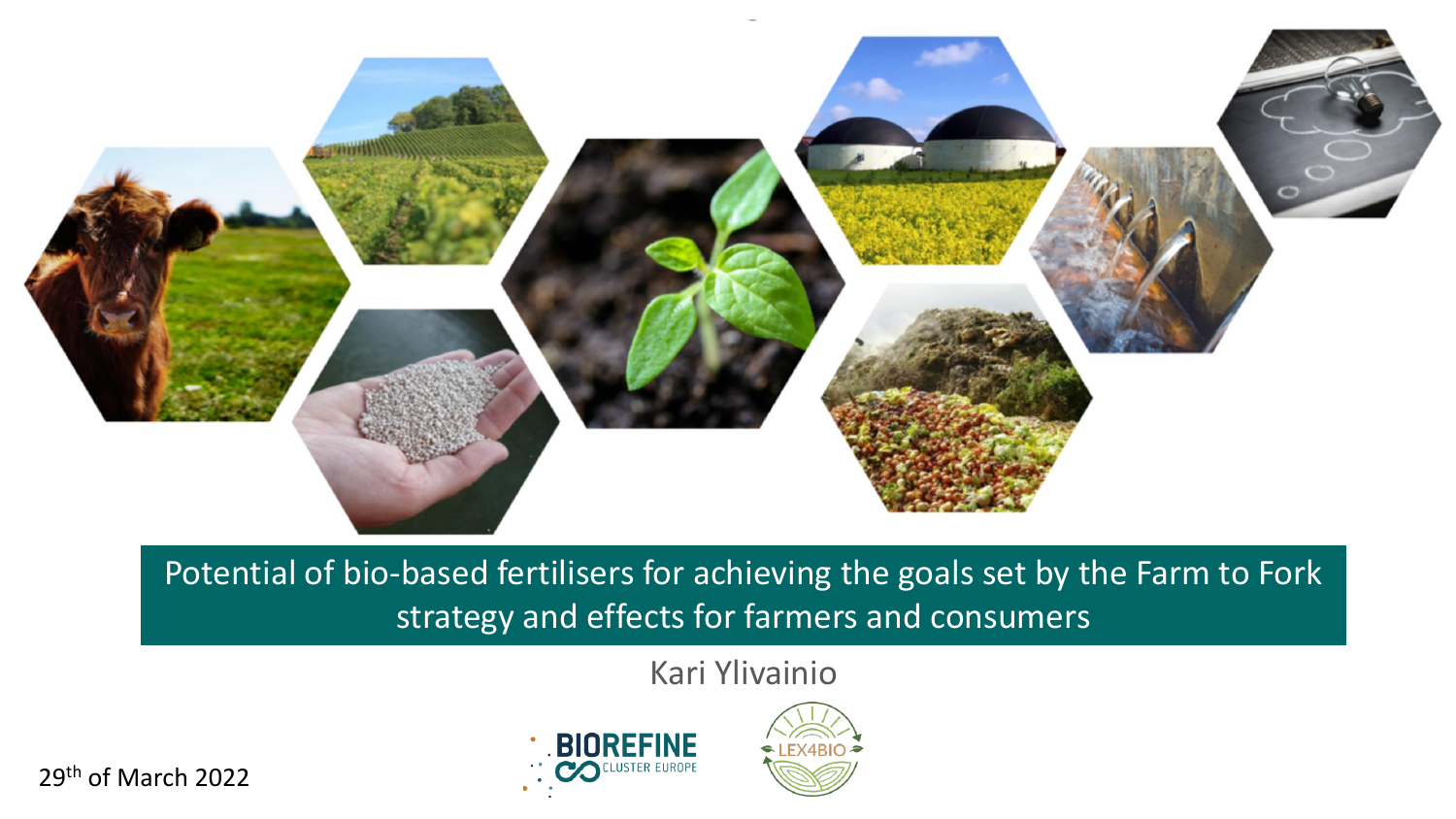### LEX4BIO support for F2F strategy

- $\triangleright$  F2F strategy aims to reduce nutrient losses by 50%, leading to 20% reduction in fertiliser use by the year 2030
	- $\triangleright$  Fertilisation needs to be optimised based on crop requirement (yield) under different climatic and soil conditions in the EU
- $\triangleright$  Intensive animal production and urbanisation concentrates nutrients (e.g. manures, sewage sludges) regionally
	- $\triangleright$  This can be seen as legacy phosphorus concentration in agricultural soils and nitrogen losses
	- $\triangleright$  Circular economy requires better utilization of nutrient-rich side-streams and turning them into a bio-based fertilisers (BBFs)
- $\triangleright$  LEX4BIO aims to optimise the use of BBFs while ensuring agronomic efficiency, food and feed safety, human health and environmental protection

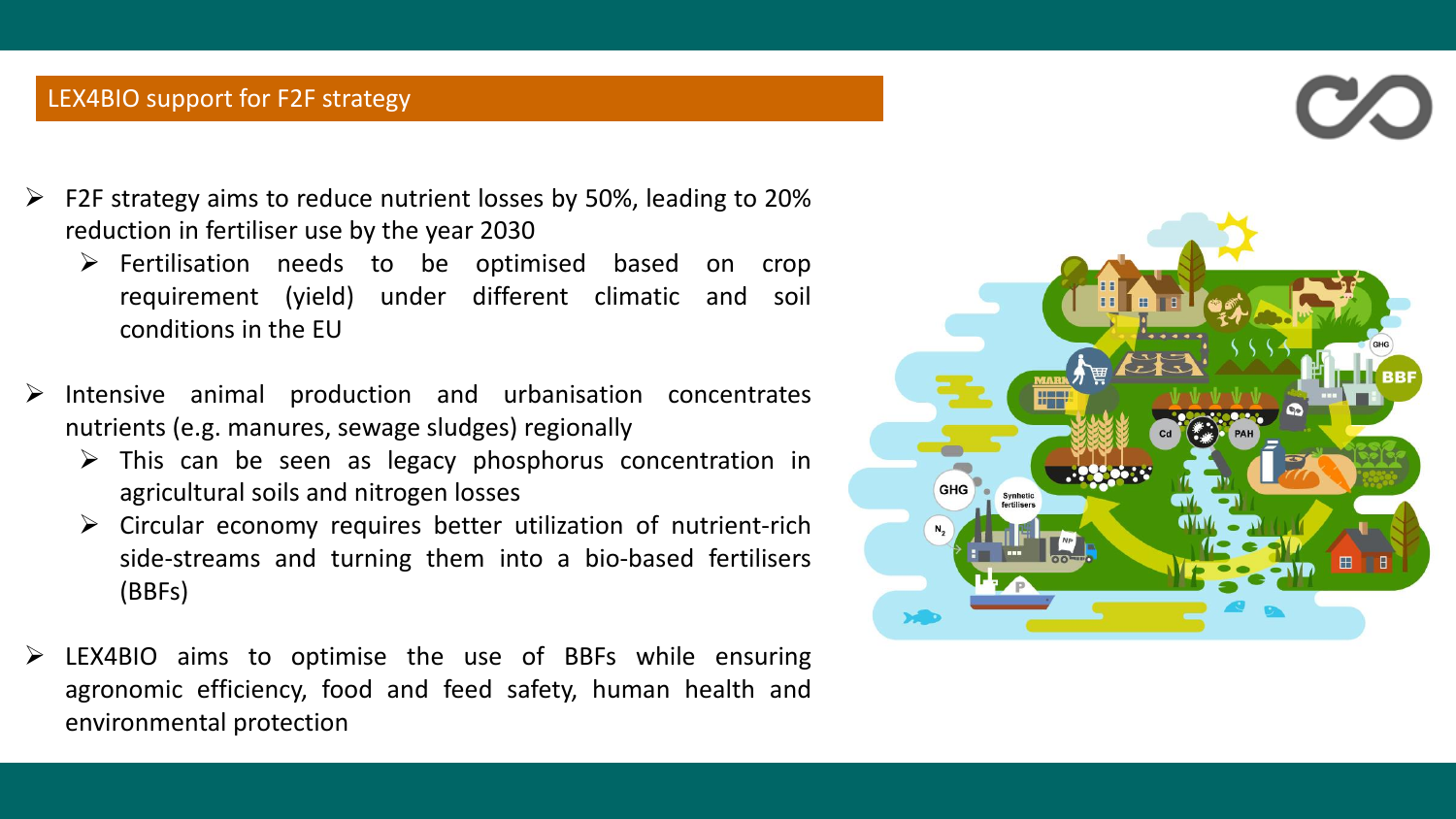# Reducing phosphorus losses

- $\triangleright$  Knowledge of bioavailable phosphorus concentration in agricultural soils required for optimising P fertilisation
	- $\triangleright$  Currently several soil testing methods in the EU
- $\triangleright$  Properties of BBFs varies
	- $\triangleright$  Site specific BBFs taking into account climatic conditions and soil properties across Europe
- ➢ **Recommendations**: fertilisation needs to be adjusted according to crop requirement, taken into account different growing conditions

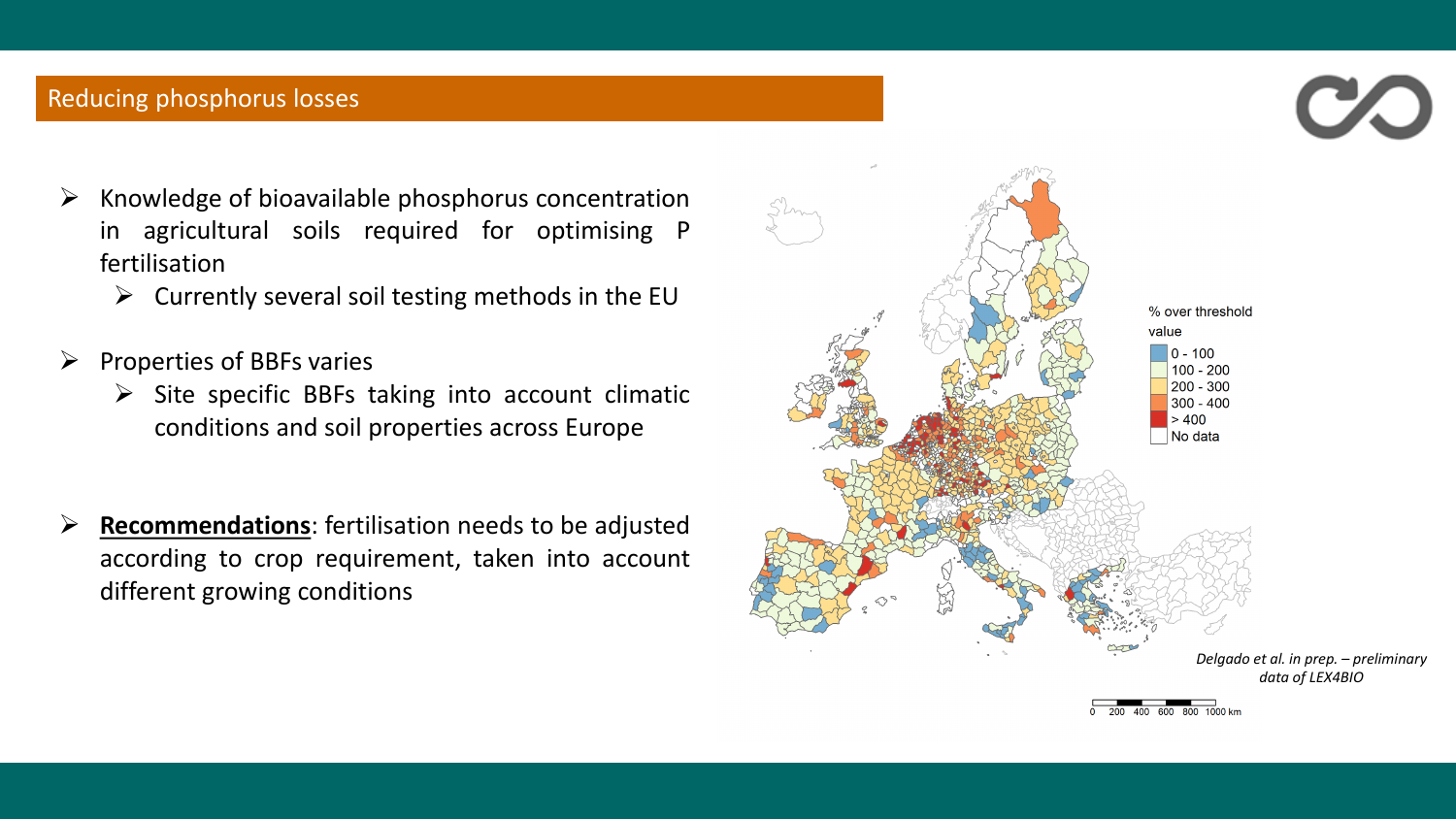# Reducing nitrogen losses



➢ **Recommendations:** N-BBFs with high ammonium content/ rapid N mineralisation should preferably be incorporated into the soil quickly to minimise risk of significant ammonia loss

#### Mineral fertiliser 100% **Biogas digestates** 80% Potential net N-mineralisation<br>(% of added total N) **Animal slurries** 60% **Animal byproducts Plant-based fertilisers** 40% 20% Composts 10 20 30 40 50 **Accumulated potential ammonia volatilization** 100% (urea hydrolysis product) **Biogas digestates** 80% Potential NH<sub>3</sub> volatilisation<br>(% of added total N) **Animal byproducts** 60% **Animal slurries** 40% **Plant-based fertilisers** 209 Composts Mineral fertiliser  $(e.g. CAN)$  $10<sup>°</sup>$ 20 30 40 50 Days

### **Accumulated net nitrogen mineralisation**

*(Conceptual data from Jensen 2022, based on Agostini et al. and Larsen et al. in prep. – LEX4BIO results not yet finalised)*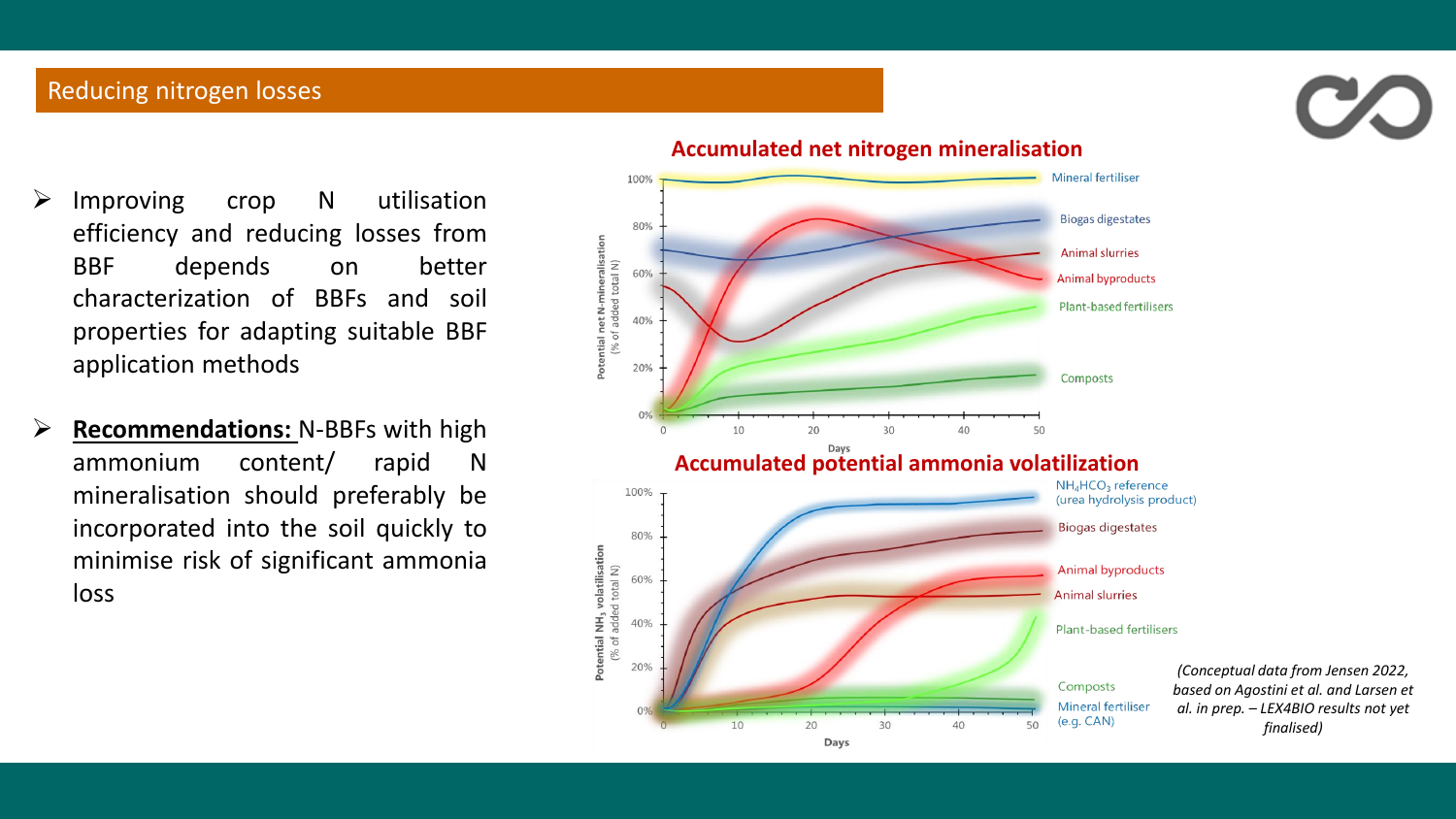## Compliance tests for BBFs

- ➢ Optimal BBF application rates requires knowledge about their agronomic efficiency and risks for environmental losses
- ➢ Agronomic efficiency varies among BBFs and nutrient/harmful heavy metal losses are also affected by the soil properties
- ➢ **Recommendations**: Compliance testing of BBF needs to indicate agronomic efficiency (i.e. N or P use efficiency) and potential environmental emissions (e.g. ammonia volatilisation or P leaching) of BBFs





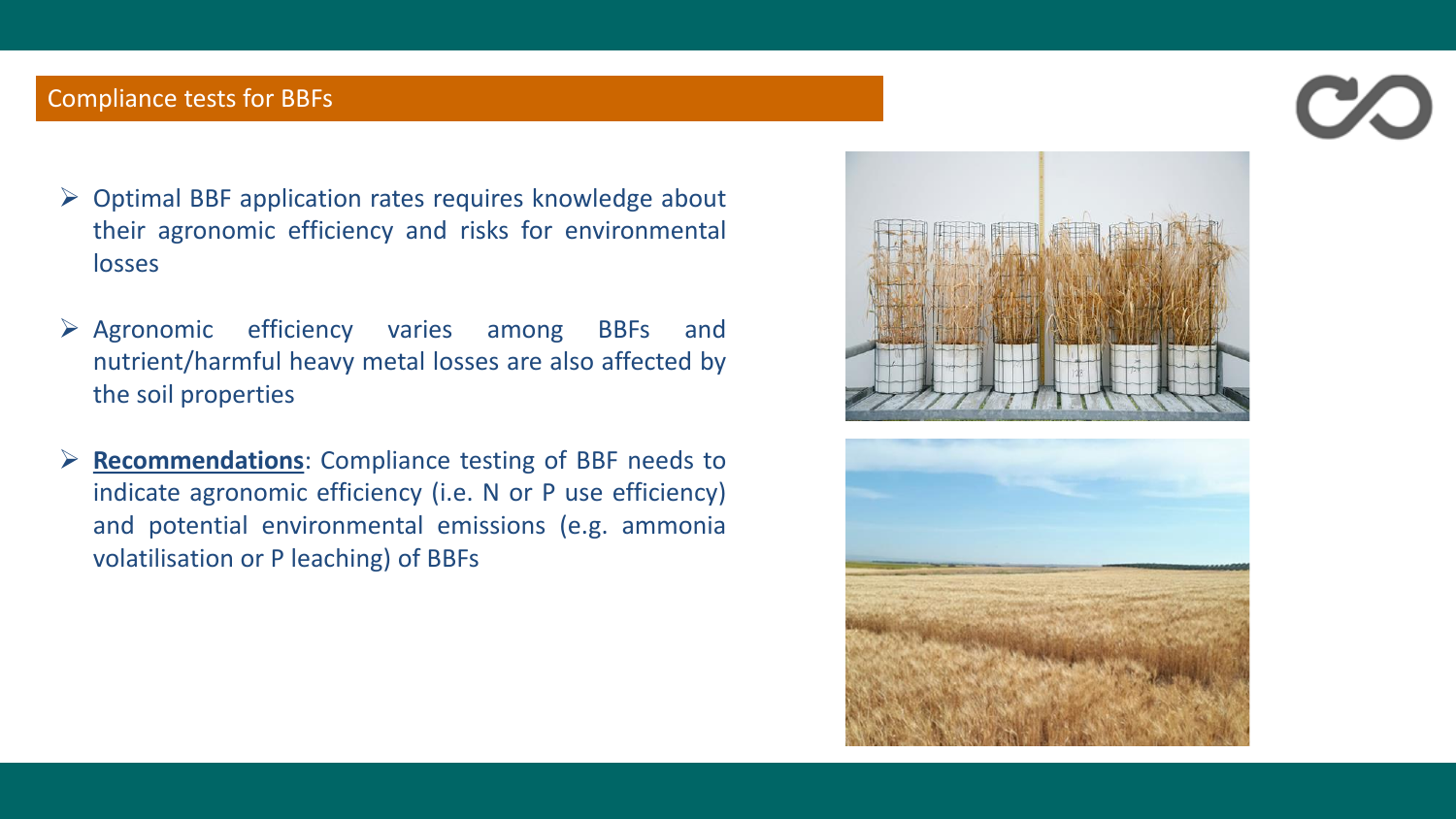

- ➢ BBFs may provide a viable alternative source of plant nutrients and reduces dependency on mineral fertilisers
- ➢ Many BBFs provide reasonably high crop nutrient use efficiency, but nutrient availability/release pattern/loss risk varies more between BBFs than for mineral fertilisers, which in turn requires better compliance testing and also follow up of nutrient demand by the individual crop
- ➢ Determination of nutrient content of bulky BBFs (e.g. liquid/moist) before application allows more targeted use and minimises nutrient losses
- ➢ Some BBFs (especially liquid/moist) need different storage conditions than mineral fertilisers, to conserve BBFs quality and avoid environmental impacts
- ➢ Many solid/dry/pelletised BBFs can be applied with existing fertiliser spreaders, but liquid/moist BBFs may require alternative spreading equipments (e.g. more like for solid/liquid manure)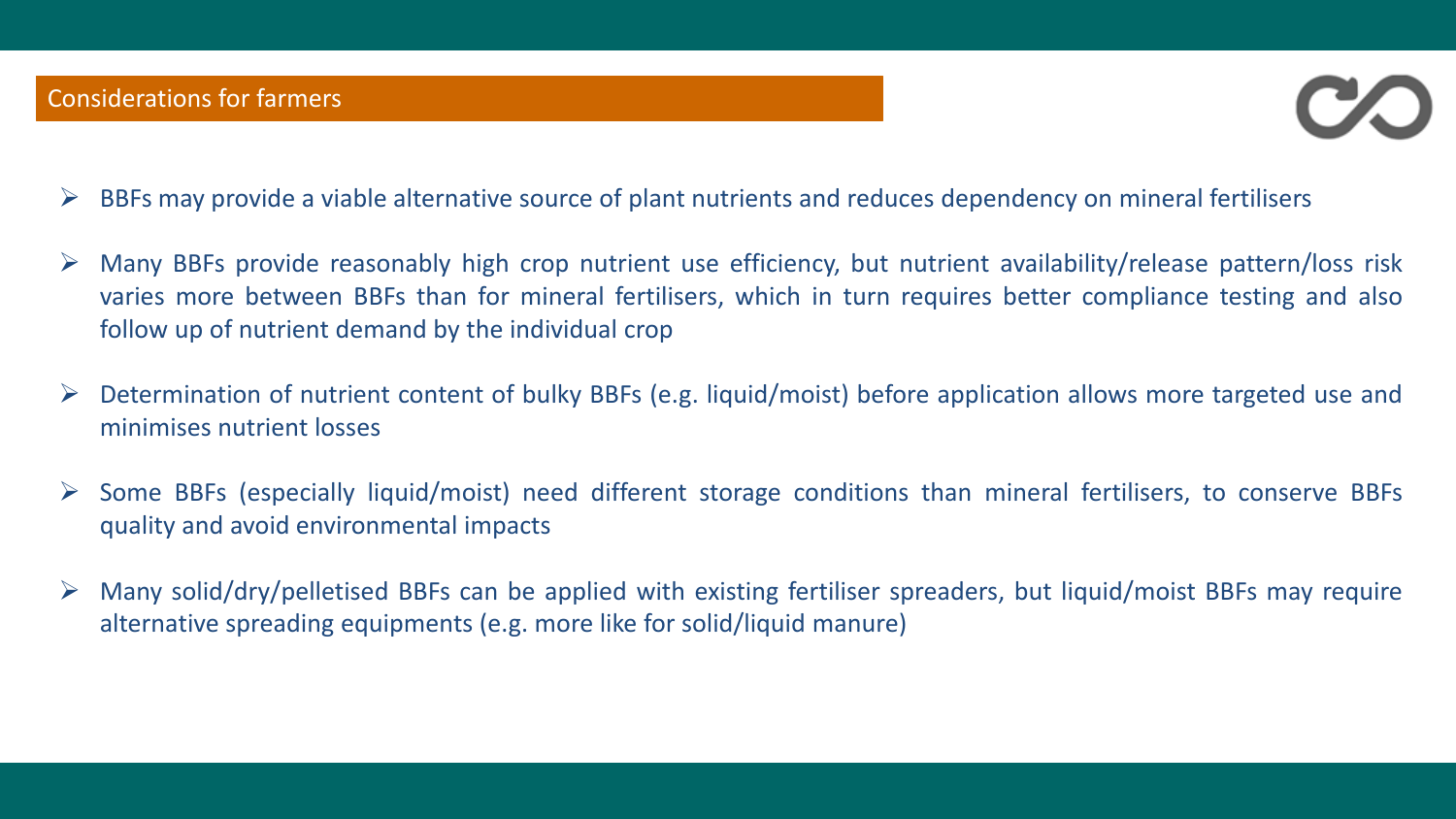

- $\triangleright$  BBFs provides alternative and often local fertilisers for farmers, and may ensure both better food security and a more circular economy
- $\triangleright$  Provided BBF fulfill EU and national criteria for application in certified organic production, they may contribute to an increased area cultivated in organic farming
- $\triangleright$  Many BBFs have similar or lower trace metal contents as mineral fertilisers and thus their use does not threaten food quality or soil metal accumulation – however, critical trace metals, other contaminants and other unwanted substances/organisms should be closely monitored and regulated